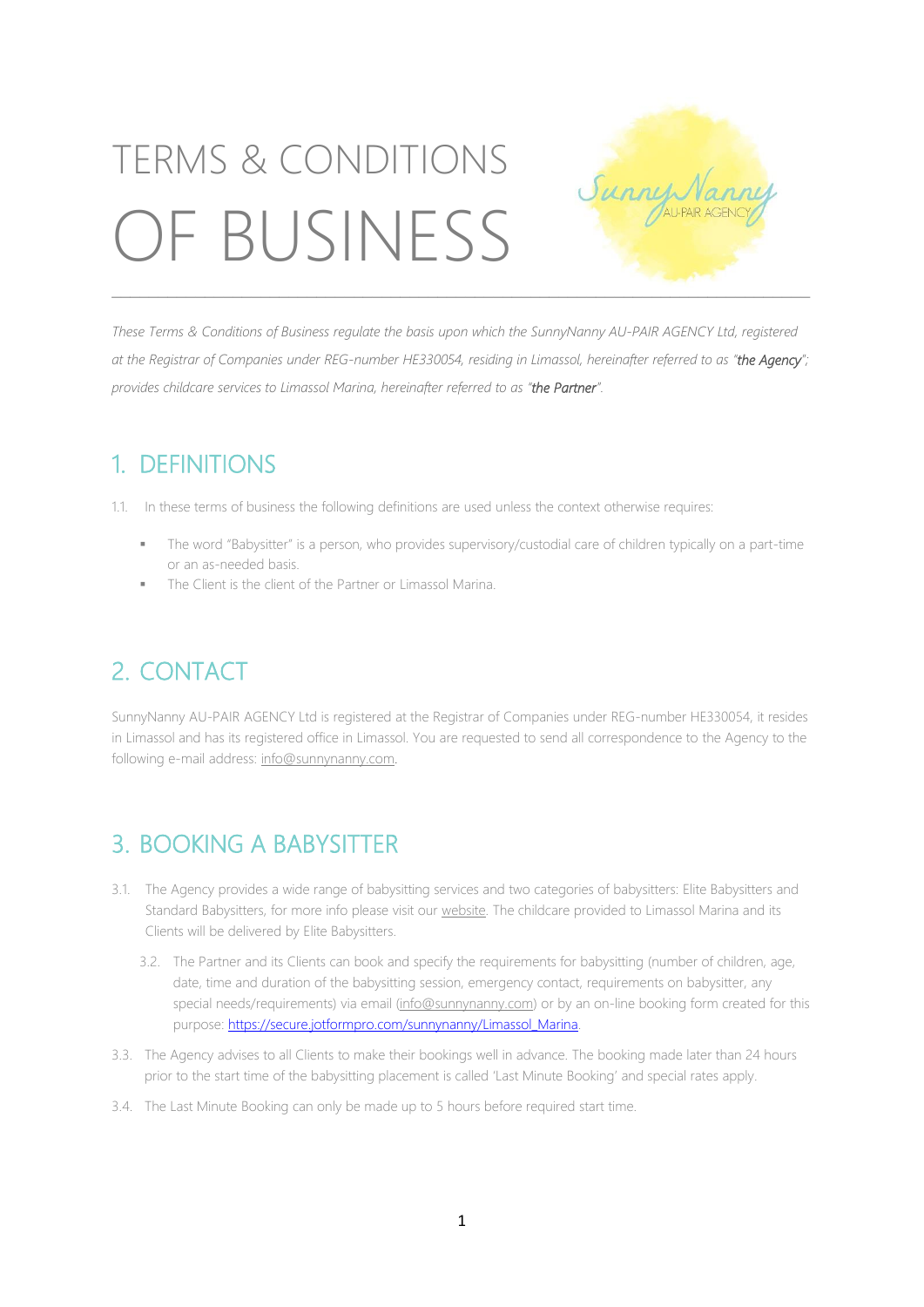#### 4. BABYSITTERS GENERAL OBLIGATIONS/REQUIREMENTS

- 4.1. The Babysitter has a permition to work and live in Cyprus.
- 4.2. The Babysitter has the minimum age of 18 years.
- 4.3. The Babysitter certifies that s(he) have successfully completed the secondary school education.
- 4.4. The Babysitter declares that s(he) has never been charged with or convicted of a criminal offence.
- 4.5. The Babysitter is responsible to up hold their commitment to the Client and to the Agency.
- 4.6. The Babysitter will abide by all appropriate regulations and instructions of the Republic of Cyprus and obey all applicable laws.
- 4.7. The Agency thoroughly screen, interview and induct all babysitters and have the highest expectation that they will conduct themselves in a professional manner, although, the Agency cannot guarantee the suitability, honesty, character or capability of the Babysitter. If you have any concerns please contact us immediately.
- 4.8. The Agency accepts no liability of any kind for any inconvenience, loss of or damage to property, or any loss or personal injury or death howsoever arising directly or indirectly from any act or omission of any Babysitter introduced by the Agency even if such an act or omission is negligent or fraudulent or reveals dishonesty.

#### 5. BABYSITTERS' DUTIES

- 5.1. A Babysitter will provide the Client with the childcare.
- 5.2. Babysitter is expected to take care of Client's pets, if both parties agree on it.
- 5.3. The Babysitter will be flexible when it comes to schedule of working hours.
- 5.4. The Babysitter will show a professional attitude and is aware that they bear a responsibility towards the children that they take care of.
- 5.5. The Babysitter will take good care of the children that (s)he is taking care of and will treat them in a spontaneous and loving manner.
- 5.6. The Babysitter under NO circumstances leave the children alone.
- 5.7. The Babysitter will not move any child/ren from the babysitting location unless the Client authorizes the Babysitter to do so.
- 5.8. The Agency requires all our Babysitters to be reliable, courteous, and enthusiastic and to use their initiative at all times.
- 5.9. Babysitter agrees never to perform their duties under the influence of drugs or alcohol.
- 5.10. The Babysitter will not smoke in the place of the Client, unless (s)he gets the permission to do so by the Client.
- 5.11. The Babysitter will, in case of emergency, always contact the Client as well as the Agency.
- 5.12. The Babysitter will keep the place of babysitting clean and will never invite other people to come and visit on that address without asking.
- 5.13. The Babysitter must always respect Client's privacy.
- 5.14. The Client's private telephone is not to be used except under emergency situations.
- 5.15. The Agency's Babysitters are strictly prohibited to make any private agreements with the Client. Should this be discovered, fees for lost earnings will apply to both Babysitter and the Client and the agreement with both parties will be terminated.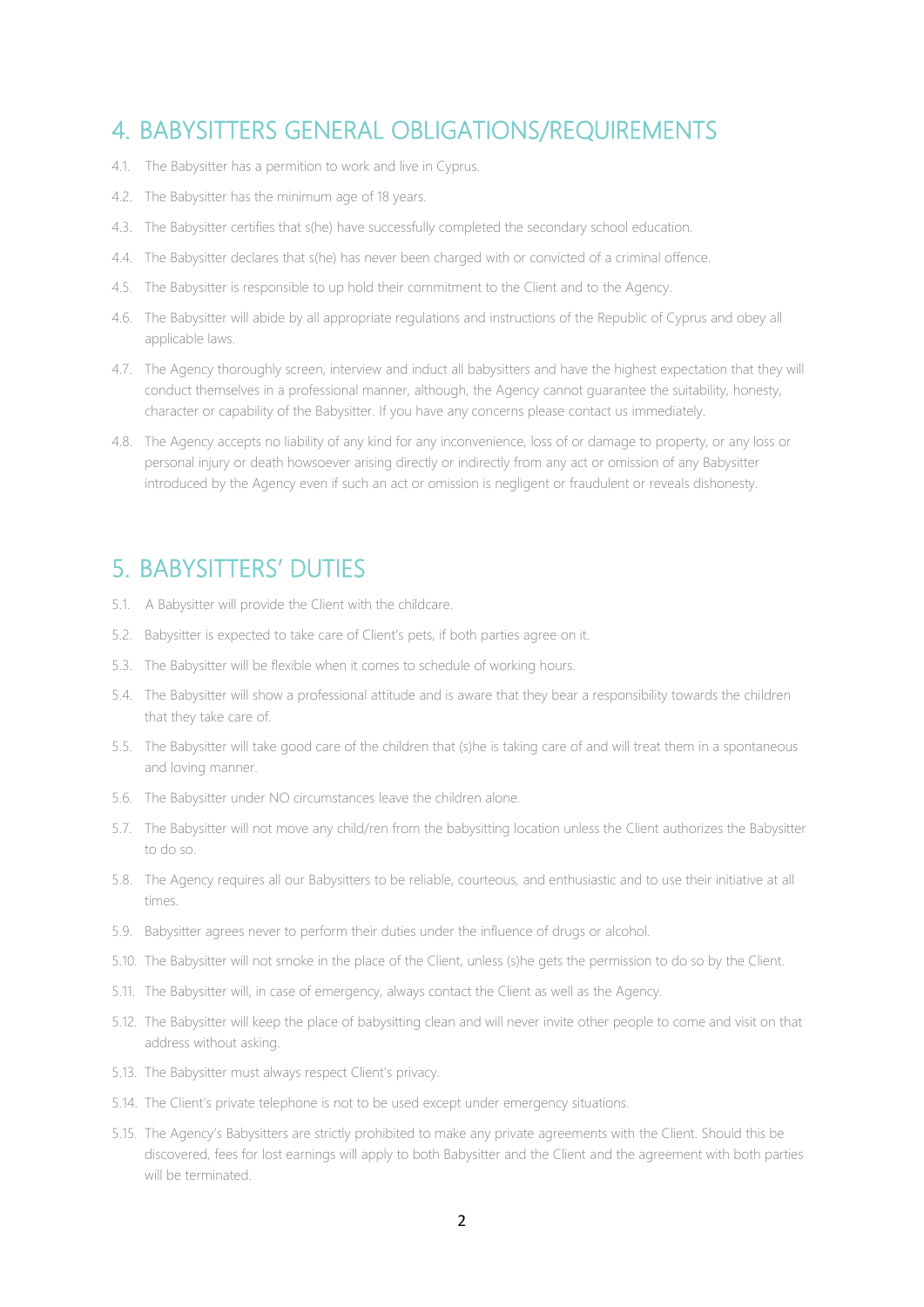- 5.16. All Babysitters are to dress professionally during their working hours.
- 5.17. Elite Babysitters are obliged to prepare for the specific needs of the Client's child/ren in order to engage them in creative and developmental play.
- 5.18. Babysitter agrees to turn up to a sitting placement strictly 10 minutes prior the starting time of the sitting.
- 5.19. Before (s)he leaves, the Babysitter is obliged to fill out and keep "Sitting Confirmation", a form signed both by the Client and the Babysitter. Original to be kept by the Babysitter and copy to be delivered to the Agency no longer than two days after the sitting placement.
- 5.20. Before (s)he leaves the sitting placement, the Elite Babysitter is obliged to provide the parents with "Sitting Summary", a written report on activities and tasks done and progress/skills/development achieved by sat person(s).
- 5.21. The Babysitter will in principle arrange his/her own meals during the performance of the caregiving services.

#### 6. CLIENT'S COMMITMENT

The Client commits to respecting the following obligations:

- 6.3. Give the Babysitter, support and guidance as to how to carry out their duties well.
- 6.4. Take such actions as it considers necessary regarding Babysitter's health and safety during the time of the babysitting session.
- 6.5. Pay on time as requested in paragraph 7.6.
- 6.6. Will not use any offensive language and/or behaviors towards the babysitter.
- 6.7. Before the Babysitter leaves, the Client is obliged to sign "Sitting Confirmation", a form confirming the start and end time of the babysitting session.

### 7. TERMS OF PAYMENT & CANCELATION POLICY

- 7.3. The hourly rates are set in the price list attached.
- 7.4. Registration of a Client and booking of a Babysitter is free of charge.
- 7.5. The Caregiver will in principle arrange his/her own travelling to/from the Client's address.
- 7.6. The Client or the Partner shall make the payment within 7 days of the date of the issuance of the invoice. VAT, if applicable, shall be payable by the Client in addition to the regular price.
- 7.7. If the Client or the Partner fails to make any payment when due, the Agency shall be entitled to charge interest on the amount unpaid at the rate of 5% above the base rate of Hellenic Bank Public Company Ltd.
- 7.8. Company policy requires a minimum of 3 hours booking per session.
- 7.9. The payment is accepted in cash or via bank transfer on the account number provided by the Agency.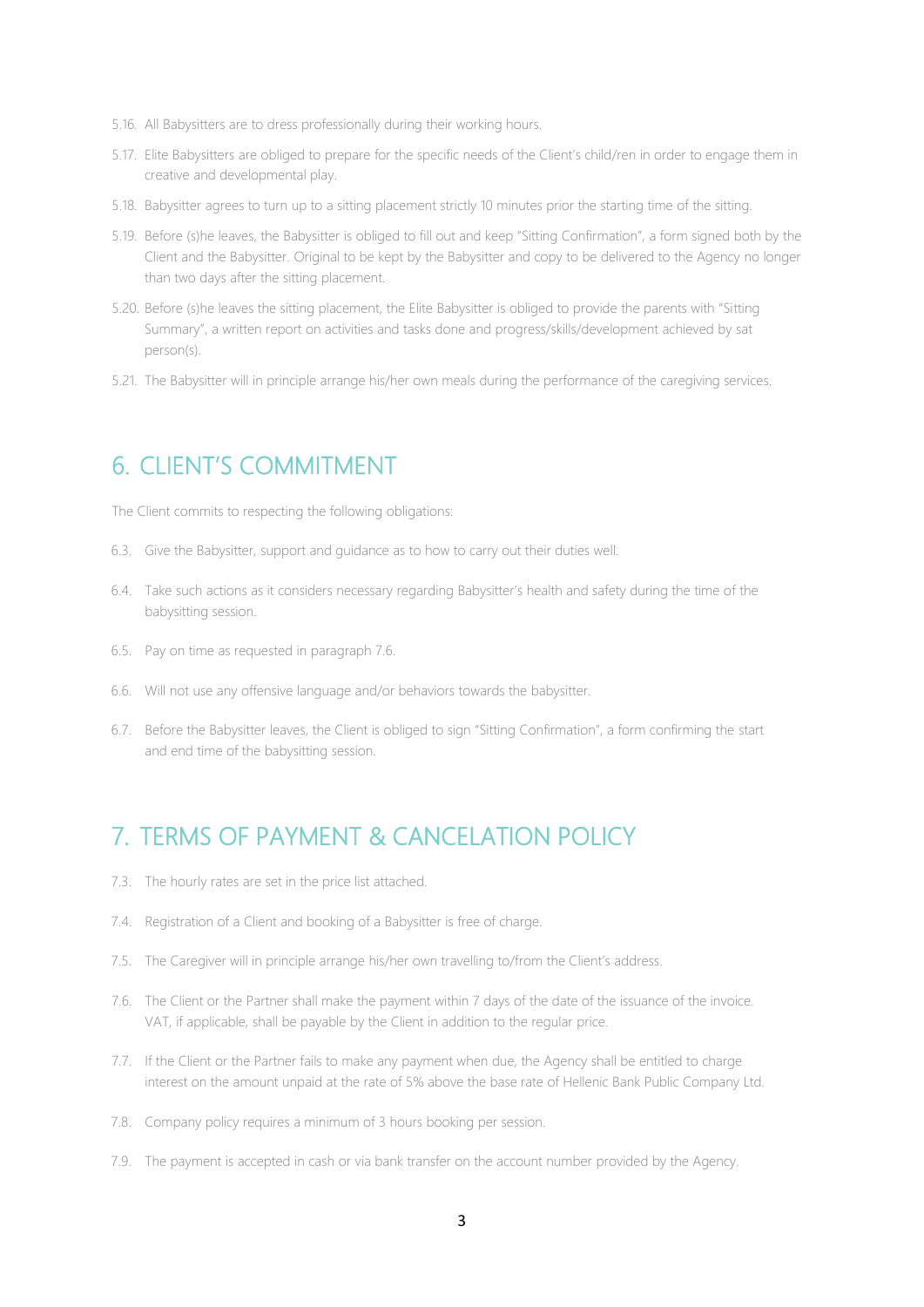- 7.10. If the booking is cancelled in less than 24 hours prior to the appointment, then the cancelation fee amounting to 46,50 € will be charged, in order to compensate the babysitters for their inconvenience.
- 7.11. Shall the babysitting session take longer than initially confirmed, the additional fee will be charged by the Agency for the extra hours.

#### 8. CLIENT AND PARTNER ACKNOWLEDGE

- 8.1. The Agency reserves the right to terminate the booking; if the Client doesn't meet the obligations mentioned in article 6., fails to pay on time as mentioned in paragraph 7.6 or doesn't respect the Terms & Conditions of the Business.
- 8.2. The Babysitter is responsible for filing his/her own tax declarations and pays her social insurance.
- 8.3. The Client/Partner understands the support system provided by the Agency, and will provide feedback on the Babysitter, if requested.
- 8.4. A maximum of 3 children (up to 16 years of age) can be left under the supervision of 1 babysitter. If a babysitter arrives at a venue and there are more than 3 children present, the additional fee will be charged by the Agency.
- 8.5. Paragraph no. 8.4 doesn't apply on the Event Babysitting. During an event a babysitter can take care of maximum 10 children (up to 16 years of age) per session.
- 8.6. The Client/Partner acknowledges the Agency will make all attempts to ensure there is a babysitter available for the time and date they require, but the Agency cannot guarantee this.
- 8.7. The Client/Partner acknowledges they may not be guaranteed a particular babysitter is available on the date and time they require. They will need to select another babysitter or choose a different time or date.
- 8.8. The Client/Partner will inform the Agency if there will be any other adult person's present at the time of the babysitting appointment.

#### 9. LIABILITY

- 9.1. By registering with SunnyNanny AU-PAIR AGENCY Ltd the Client expressly authorize the Agency to collect information about them and to provide the requested information to the Babysitter. The Client expressly waives any rights to bring any legal action against the Agency as a result of provision of such information.
- 9.2. The Agency acts as an agent for the Babysitter not as an employer of the Babysitter. Therefore the Agency accepts no liability or responsibility for accident, injury, loss, damage or misconduct sustained by Babysitter, Client's children or any other persons. The Client agrees to exclude the Agency should any mishap occur. The Babysitter is responsible for his/her own behavior and will reimburse any costs for sustained damages.
- 9.3. The Agency website does contain links to third party advertisements and links to third party sites. Access to any other Internet site linked to the Agency website, is at the own risk of the Client. The Agency accepts no responsibility for the accuracy or reliability of any information, opinions, or statements made in any third party advertisements or on any third party sites.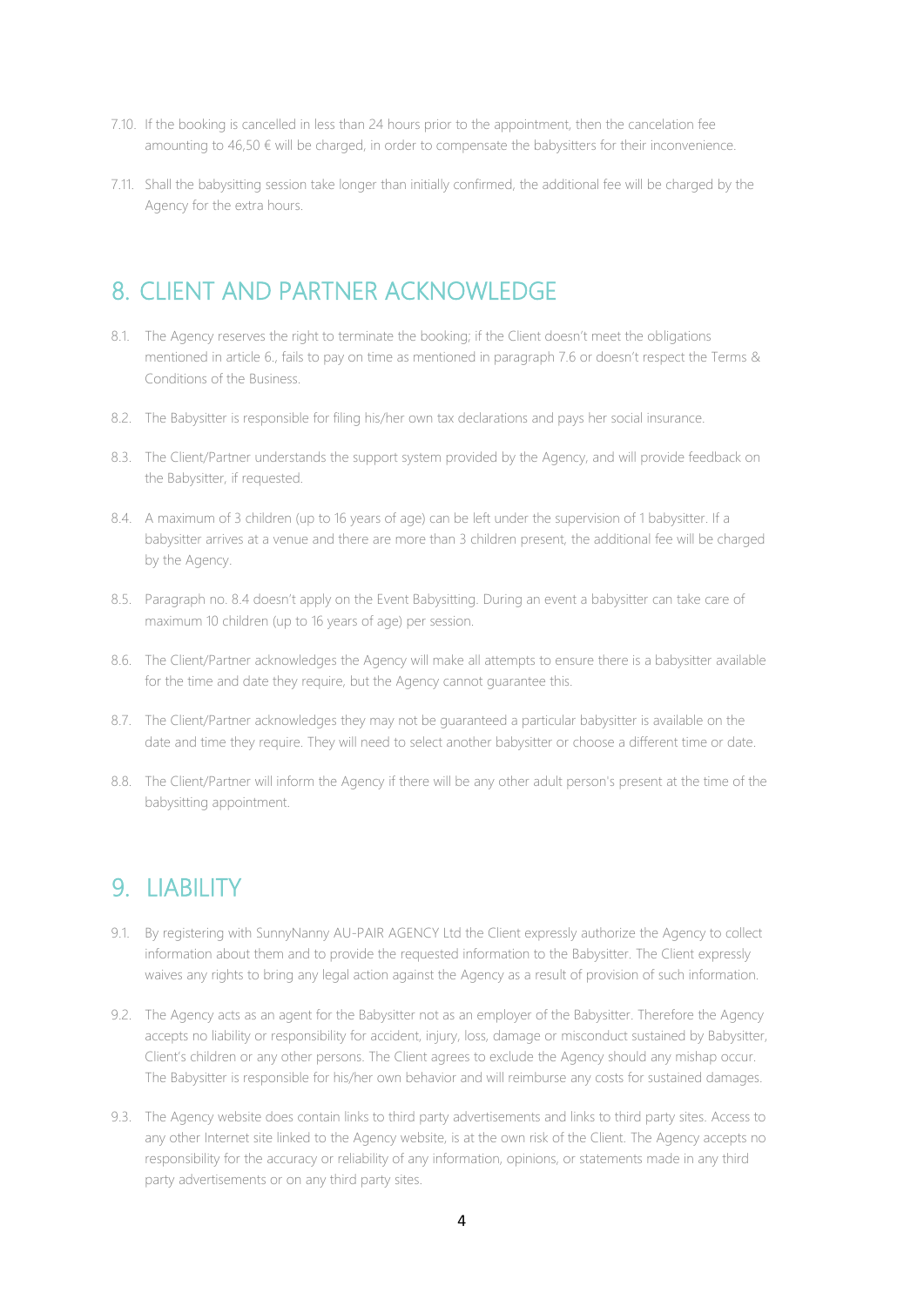# 10.CONFIDENTIALITY

- 10.1. All communication between all parties shall remain confidential.
- 10.2. Any correspondence, communication either verbally, written or via email is confidential and the Client/Partner agrees not to disclose to third parties.

# 11. DISPUTES

11.1. The Agency prefers to resolve any disputes via mediation. Please contact Head office providing full details via email address: [info@sunnynanny.com.](mailto:info@sunnynanny.com)

## 12.GOVERNING LAW

12.1. The Terms & Conditions of Business shall be governed in accordance with the law of the Republic of Cyprus and users hereby submit to the non-exclusive jurisdiction of the Courts of that state.

# 13.MISCELLANEOUS PROVISIONS

13.1. These Terms & Conditions of Business are the complete and the only Terms & Conditions of Business between parties and supersede any previous Terms & Conditions of Business issued by the Agency. No variations to the Terms & Conditions of Business shall be effected unless confirmed in writing and signed by a Director of the Agency.

 $\_$  ,  $\_$  ,  $\_$  ,  $\_$  ,  $\_$  ,  $\_$  ,  $\_$  ,  $\_$  ,  $\_$  ,  $\_$  ,  $\_$  ,  $\_$  ,  $\_$  ,  $\_$  ,  $\_$  ,  $\_$  ,  $\_$  ,  $\_$  ,  $\_$  ,  $\_$  ,  $\_$  ,  $\_$  ,  $\_$  ,  $\_$  ,  $\_$  ,  $\_$  ,  $\_$  ,  $\_$  ,  $\_$  ,  $\_$  ,  $\_$  ,  $\_$  ,  $\_$  ,  $\_$  ,  $\_$  ,  $\_$  ,  $\_$  ,

#### These terms and conditions are effective from April 2015.

I (Name) …………………………………..…….….…..……….….…..………….….…..……….. a (Position)……………….….……….….…....……………………….

of (Company)………………..……………..…………….…..…….……….….…..……….….…..……...….............…….….….……….….….……….….….………........

confirm that I have read, understood and agree to the Terms & Conditions of Business of SunnyNanny AU-PAIR AGENCY Ltd. This agreement is valid for twelve months from the date of signature.

Place …………………………………..….........................…….…

Signature …………………………………..…….….…..……………